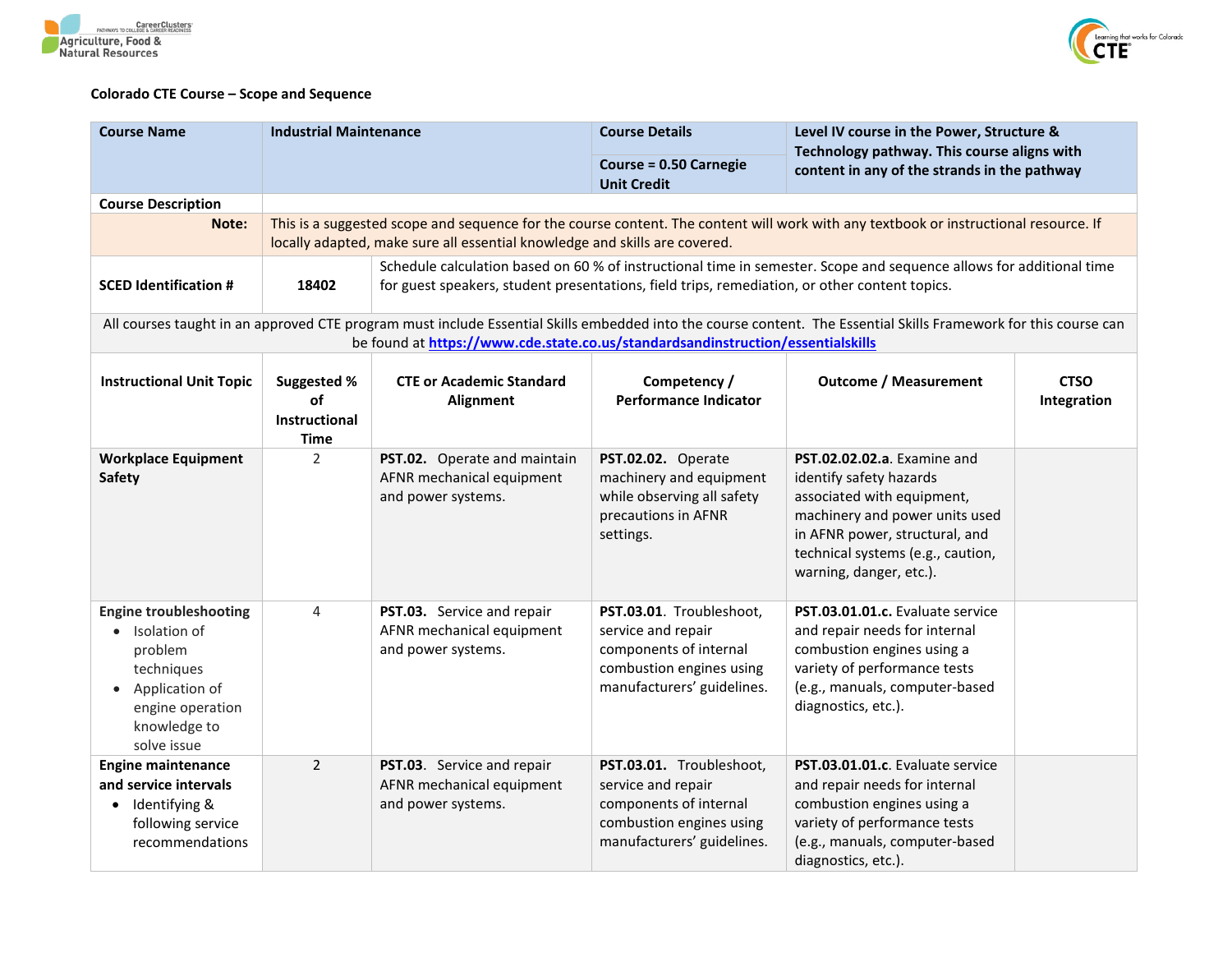



| <b>Equipment manual &amp;</b><br>use<br>Service intervals &<br><b>lubrication</b>                                                                                                                            | 3 | PST.02.: Operate and maintain<br>AFNR mechanical equipment<br>and power systems. | PST.02.01. Performance<br><b>Indicator: Perform</b><br>preventative maintenance<br>and scheduled service to<br>maintain equipment,<br>machinery and power units<br>used in AFNR settings.                                                                                | <b>PST.02.01.02.a.</b> Examine<br>operator's manuals to determine<br>recommendations for servicing<br>filtration systems and<br>maintaining fluid levels on<br>equipment, machinery and<br>power units used in AFNR power,<br>structural and technical systems.                                                                                                                                                                                               |  |
|--------------------------------------------------------------------------------------------------------------------------------------------------------------------------------------------------------------|---|----------------------------------------------------------------------------------|--------------------------------------------------------------------------------------------------------------------------------------------------------------------------------------------------------------------------------------------------------------------------|---------------------------------------------------------------------------------------------------------------------------------------------------------------------------------------------------------------------------------------------------------------------------------------------------------------------------------------------------------------------------------------------------------------------------------------------------------------|--|
|                                                                                                                                                                                                              |   | PST.03. Service and repair AFNR<br>mechanical equipment and<br>power systems     | PST.03.01. Performance<br>Indicator: Troubleshoot,<br>service and repair<br>components of internal<br>combustion engines using<br>manufacturers' guidelines.                                                                                                             | PST.03.01.02.b. Utilize technical<br>manuals and diagnostic tools to<br>determine service and repair<br>needs of spark-and-compression<br>internal combustion engines<br>used in AFNR power, structural<br>and technical systems.                                                                                                                                                                                                                             |  |
| <b>Power transmission -</b><br><b>Gears pulleys belts</b><br>chains & PTO drives<br>Pitch, speed ratio, belt<br>profile & types, gear<br>types & applications,<br>adjustments, universal<br>joints, phasing. | 4 | PST.02. Operate and maintain<br>AFNR mechanical equipment<br>and power systems.  | PST.02.01. Performance<br>Indicator: Perform<br>preventative maintenance<br>and scheduled service to<br>maintain equipment,<br>machinery and power units<br>used in AFNR settings.                                                                                       | PST.02.01.02.c. Assess and<br>adjust equipment (e.g., belts and<br>drives, chains, sprockets, etc.)<br>and maintain fluid conveyance<br>components (e.g., hoses, lines,<br>nozzles, etc.) to ensure proper<br>functioning.                                                                                                                                                                                                                                    |  |
|                                                                                                                                                                                                              |   | PST.03. Service and repair AFNR<br>mechanical equipment and<br>power systems.    | PST.03.03. Performance<br><b>Indicator: Utilize</b><br>manufacturers' guidelines<br>to diagnose and<br>troubleshoot malfunctions<br>in machinery, equipment<br>and power source systems<br>(e.g., hydraulic, pneumatic,<br>transmission, steering,<br>suspension, etc.). | PST.03.03.02.a. Compare and<br>contrast operation principles and<br>features of mechanical<br>transmission systems used in<br>AFNR power, structural and<br>technical systems (e.g., belts,<br>chains, gears, bearings, seals,<br>universals, drive shafts, etc.).<br>PST.03.03.02.b. Utilize speed,<br>torque and power<br>measurements to calculate<br>efficiency in power transmission<br>systems used in AFNR power,<br>structural and technical systems. |  |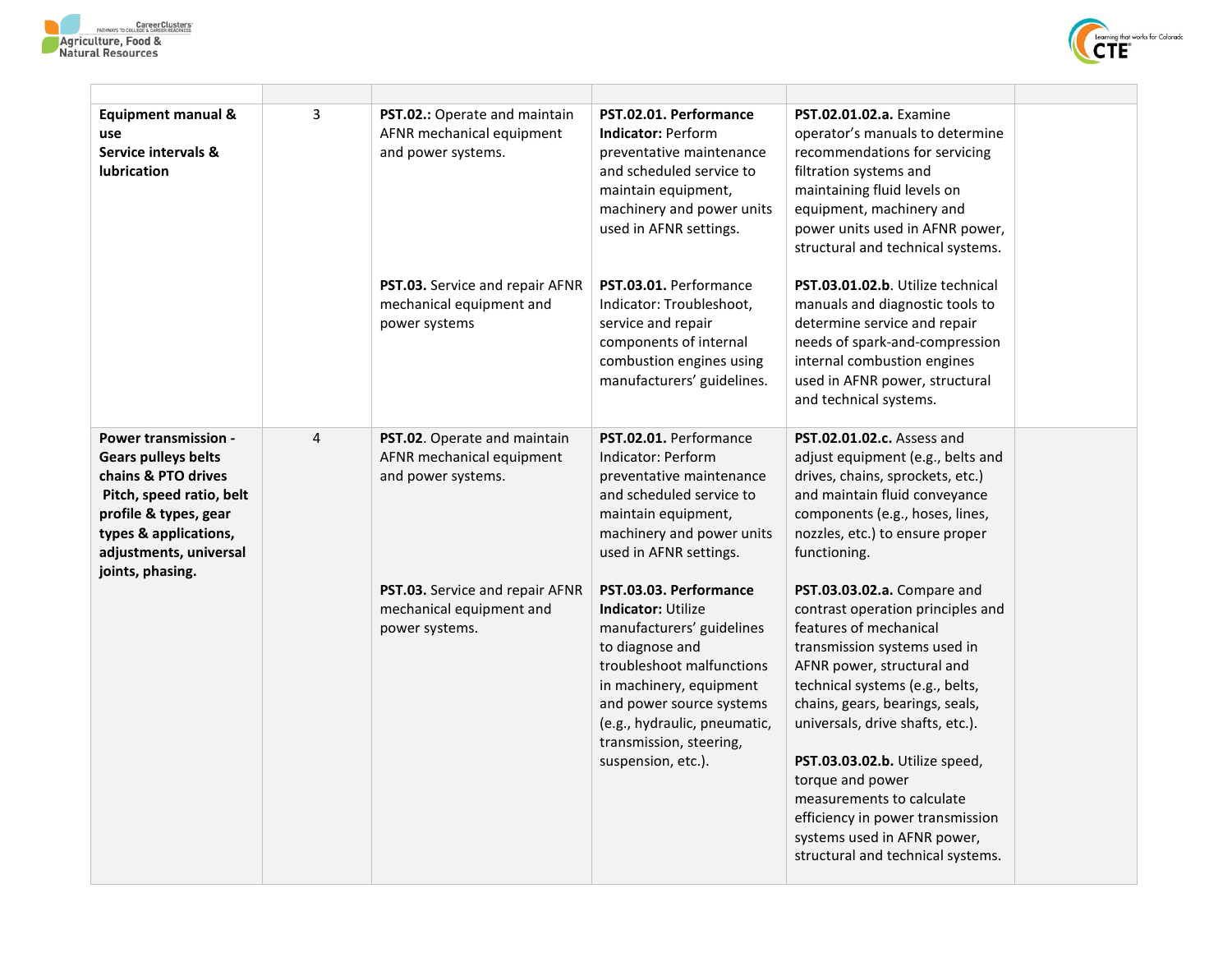



|                                                                                                                                   |                |                                                                                                                                                                                  |                                                                                                                                                                                                                                         | PST.03.03.02.c. Inspect, analyze<br>and repair the components of<br>power transmission systems<br>used in AFNR power, structural<br>and technical systems.                                                                                                                                                                                                                                                                                                                                                                                                                                                                  |  |
|-----------------------------------------------------------------------------------------------------------------------------------|----------------|----------------------------------------------------------------------------------------------------------------------------------------------------------------------------------|-----------------------------------------------------------------------------------------------------------------------------------------------------------------------------------------------------------------------------------------|-----------------------------------------------------------------------------------------------------------------------------------------------------------------------------------------------------------------------------------------------------------------------------------------------------------------------------------------------------------------------------------------------------------------------------------------------------------------------------------------------------------------------------------------------------------------------------------------------------------------------------|--|
| Bearings types,<br>lubrication & repair                                                                                           | $\overline{2}$ | PST.03. Service and repair AFNR<br>mechanical equipment and<br>power systems.                                                                                                    | PST.03.03. Utilize<br>manufacturers' guidelines<br>to diagnose and<br>troubleshoot malfunctions<br>in machinery, equipment<br>and power source systems<br>(e.g., hydraulic, pneumatic,<br>transmission, steering,<br>suspension, etc.). | PST.03.03.02.a. Compare and<br>contrast operation principles and<br>features of mechanical<br>transmission systems used in<br>AFNR power, structural and<br>technical systems (e.g., belts,<br>chains, gears, bearings, seals,<br>universals, drive shafts, etc.).<br>PST.03.03.02.b. Utilize speed,<br>torque and power<br>measurements to calculate<br>efficiency in power transmission<br>systems used in AFNR power,<br>structural and technical systems.<br>PST.03.03.02.c. Inspect, analyze<br>and repair the components of<br>power transmission systems<br>used in AFNR power, structural<br>and technical systems. |  |
| <b>Equipment specific</b><br>tools, ID, use<br>Dial indicators, feeler<br>indicators, calipers,<br>torque wrench, feeler<br>gage, | $\overline{2}$ | PST.01. Apply physical science<br>principles and engineering<br>applications to solve problems<br>and improve performance in<br>AFNR power, structural and<br>technical systems. | PST.01.02. Apply physical<br>science and engineering<br>principles to design,<br>implement and improve<br>safe and efficient<br>mechanical systems in<br><b>AFNR situations.</b>                                                        | PST.01.02.03.b. Select, maintain<br>and demonstrate the proper use<br>of tools, machines and<br>equipment used in different<br><b>AFNR related mechanical</b><br>systems.                                                                                                                                                                                                                                                                                                                                                                                                                                                   |  |
| Types, purpose &<br>operations of clutches,<br>transmissions & final<br>drives                                                    | $\overline{2}$ | PST.03. Service and repair AFNR<br>mechanical equipment and<br>power systems.                                                                                                    | PST.03.03. Performance<br><b>Indicator: Utilize</b><br>manufacturers' guidelines<br>to diagnose and<br>troubleshoot malfunctions<br>in machinery, equipment                                                                             | PST.03.03.02.a. Compare and<br>contrast operation principles and<br>features of mechanical<br>transmission systems used in<br>AFNR power, structural and<br>technical systems (e.g., belts,                                                                                                                                                                                                                                                                                                                                                                                                                                 |  |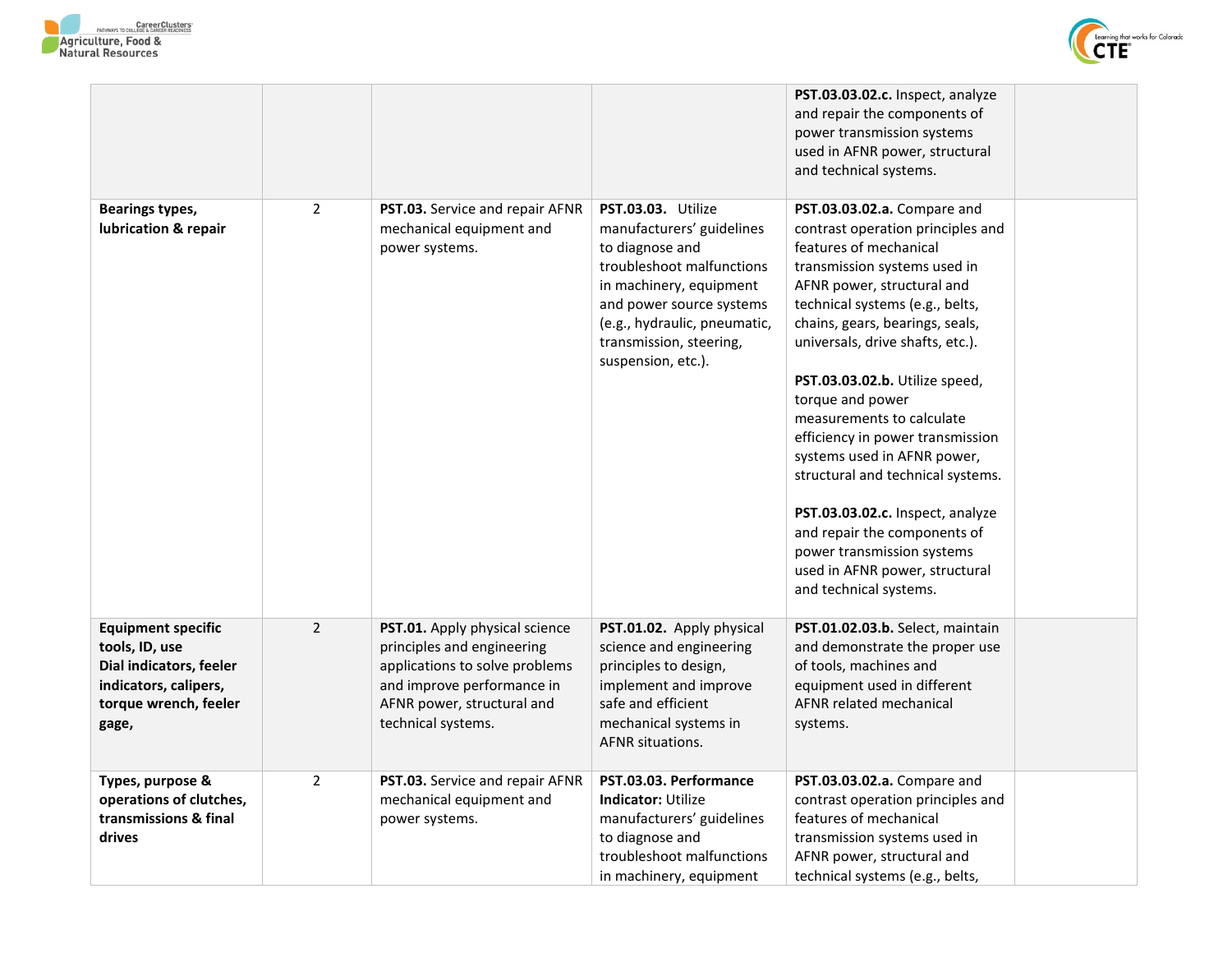



|                                                                                                                                         |                |                                                                                                                                                                         | and power source systems<br>(e.g., hydraulic, pneumatic,<br>transmission, steering,<br>suspension, etc.).                                                                                                                                                                                                  | chains, gears, bearings, seals,<br>universals, drive shafts, etc.).<br>PST.03.03.02.c. Inspect, analyze<br>and repair the components of<br>power transmission systems<br>used in AFNR power, structural<br>and technical systems.                                              |  |
|-----------------------------------------------------------------------------------------------------------------------------------------|----------------|-------------------------------------------------------------------------------------------------------------------------------------------------------------------------|------------------------------------------------------------------------------------------------------------------------------------------------------------------------------------------------------------------------------------------------------------------------------------------------------------|--------------------------------------------------------------------------------------------------------------------------------------------------------------------------------------------------------------------------------------------------------------------------------|--|
| Equipment setup,<br>adjustment &<br>calibration<br>Setup to manual<br>specifications,<br>operation adjustment,<br>critical calibration, | 3              | <b>PST.02.:</b> Operate and maintain<br>AFNR mechanical equipment<br>and power systems.                                                                                 | PST.02.02. Performance<br><b>Indicator: Operate</b><br>machinery and equipment<br>while observing all safety<br>precautions in AFNR<br>settings.                                                                                                                                                           | PST.02.02.02.c. Adjust<br>equipment, machinery and<br>power units for safe and efficient<br>operation in AFNR power,<br>structural and technical systems.                                                                                                                      |  |
| Theory of hydraulic<br>operation -<br>thermodynamic laws                                                                                | $\overline{2}$ | PSTS .08 Understand and<br>operate power and mechanical<br>systems for agriculture use<br>PST.03. Service and repair AFNR<br>mechanical equipment and<br>power systems. | PSTS .08.04 Apply theory &<br>operation of hydraulic<br>systems<br>PST.03.03. Utilize<br>manufacturers' guidelines<br>to diagnose and<br>troubleshoot malfunctions<br>in machinery, equipment<br>and power source systems<br>(e.g., hydraulic, pneumatic,<br>transmission, steering,<br>suspension, etc.). | PSTS.08.04.a<br>Understand the<br>theory and principle of operation<br>of hydraulic systems<br>PST.03.03.01.a. Research and<br>summarize the applications of<br>common types of hydraulic and<br>pneumatic systems used in AFNR<br>power, structural and technical<br>systems. |  |
| <b>Hydraulic vocabulary &amp;</b><br>terms                                                                                              | $\mathbf{1}$   | PST.03. Service and repair AFNR<br>mechanical equipment and<br>power systems.                                                                                           | PST.03.03. Utilize<br>manufacturers' guidelines<br>to diagnose and<br>troubleshoot malfunctions<br>in machinery, equipment<br>and power source systems<br>(e.g., hydraulic, pneumatic,<br>transmission, steering,<br>suspension, etc.).                                                                    | PST.03.03.01.a. Research and<br>summarize the applications of<br>common types of hydraulic and<br>pneumatic systems used in AFNR<br>power, structural and technical<br>systems.                                                                                                |  |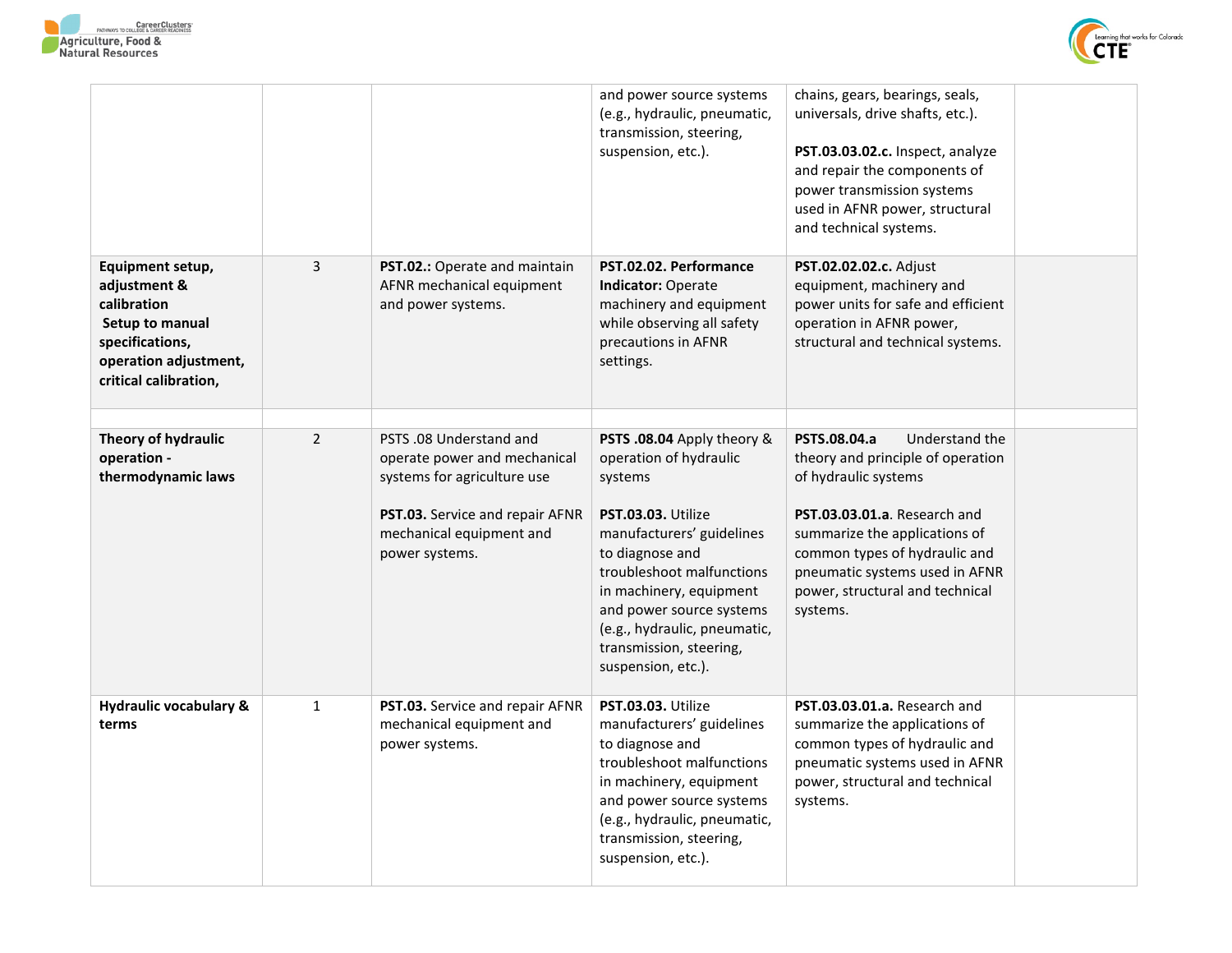



| <b>Understand basic</b><br>hydraulic system<br>components & function<br>Pumps, cylinders, flow<br>controls, connectors,<br>hoses, piping,<br>schematics & symbols         | 3              | PST.03. Service and repair AFNR<br>mechanical equipment and<br>power systems. | PST.03.03. Utilize<br>manufacturers' guidelines<br>to diagnose and<br>troubleshoot malfunctions<br>in machinery, equipment<br>and power source systems<br>(e.g., hydraulic, pneumatic,<br>transmission, steering,<br>suspension, etc.). | PST.03.03.01.a. Research and<br>summarize the applications of<br>common types of hydraulic and<br>pneumatic systems used in AFNR<br>power, structural and technical<br>systems. |  |
|---------------------------------------------------------------------------------------------------------------------------------------------------------------------------|----------------|-------------------------------------------------------------------------------|-----------------------------------------------------------------------------------------------------------------------------------------------------------------------------------------------------------------------------------------|---------------------------------------------------------------------------------------------------------------------------------------------------------------------------------|--|
| <b>Hydraulic schematics</b>                                                                                                                                               | $\overline{2}$ | PST.03. Service and repair AFNR<br>mechanical equipment and<br>power systems. | PST.03.03. Utilize<br>manufacturers' guidelines<br>to diagnose and<br>troubleshoot malfunctions<br>in machinery, equipment<br>and power source systems<br>(e.g., hydraulic, pneumatic,<br>transmission, steering,<br>suspension, etc.). | PST.03.03.01.b. Analyze and<br>interpret hydraulic and<br>pneumatic system symbols and<br>diagrams used in AFNR power,<br>structural and technical systems.                     |  |
| <b>Understanding</b><br>difference between<br>open / closed systems,<br>fixed, variable positive<br>and non positive<br>pumps<br><b>Identification hydraulic</b><br>pumps | $\overline{2}$ | PST.03. Service and repair AFNR<br>mechanical equipment and<br>power systems. | PST.03.03. Utilize<br>manufacturers' guidelines<br>to diagnose and<br>troubleshoot malfunctions<br>in machinery, equipment<br>and power source systems<br>(e.g., hydraulic, pneumatic,<br>transmission, steering,<br>suspension, etc.). | PST.03.03.01.a. Research and<br>summarize the applications of<br>common types of hydraulic and<br>pneumatic systems used in AFNR<br>power, structural and technical<br>systems. |  |
| Flow, directional &<br>pressure control valves                                                                                                                            | $\mathbf{1}$   | PST.03. Service and repair AFNR<br>mechanical equipment and<br>power systems. | PST.03.03. Utilize<br>manufacturers' guidelines<br>to diagnose and<br>troubleshoot malfunctions<br>in machinery, equipment<br>and power source systems<br>(e.g., hydraulic, pneumatic,<br>transmission, steering,<br>suspension, etc.). | PST.03.03.01.a. Research and<br>summarize the applications of<br>common types of hydraulic and<br>pneumatic systems used in AFNR<br>power, structural and technical<br>systems. |  |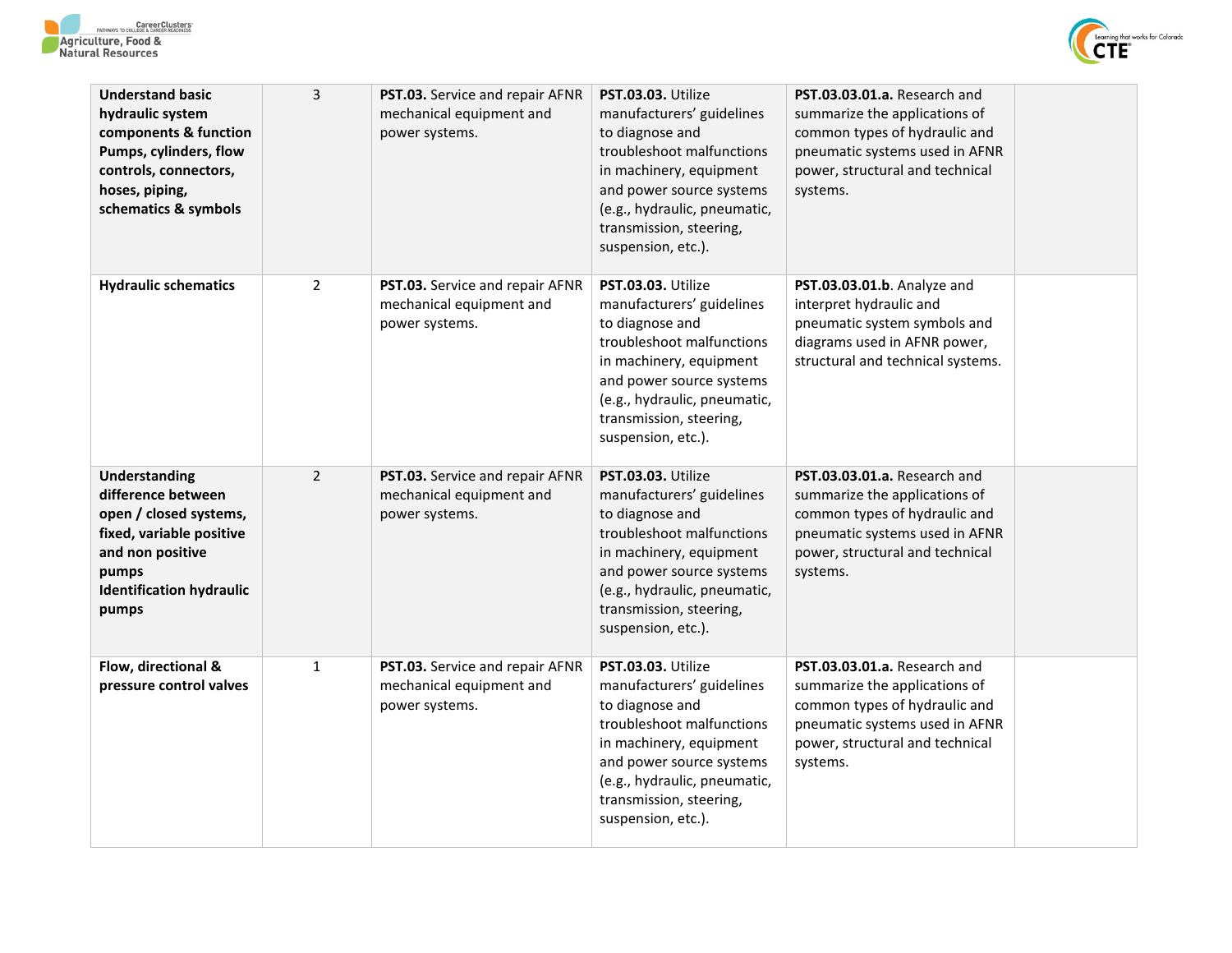



| <b>Hydraulic motors</b><br>application & design | $\mathbf{1}$   | PST.03. Service and repair AFNR<br>mechanical equipment and<br>power systems. | PST.03.03. Utilize<br>manufacturers' guidelines<br>to diagnose and<br>troubleshoot malfunctions<br>in machinery, equipment<br>and power source systems<br>(e.g., hydraulic, pneumatic,<br>transmission, steering,<br>suspension, etc.). | PST.03.03.01.a. Research and<br>summarize the applications of<br>common types of hydraulic and<br>pneumatic systems used in AFNR<br>power, structural and technical<br>systems. |  |
|-------------------------------------------------|----------------|-------------------------------------------------------------------------------|-----------------------------------------------------------------------------------------------------------------------------------------------------------------------------------------------------------------------------------------|---------------------------------------------------------------------------------------------------------------------------------------------------------------------------------|--|
| <b>Hydraulic calculations</b>                   | $\overline{2}$ | PST.03. Service and repair AFNR<br>mechanical equipment and<br>power systems. | PST.03.03. Utilize<br>manufacturers' guidelines<br>to diagnose and<br>troubleshoot malfunctions<br>in machinery, equipment<br>and power source systems<br>(e.g., hydraulic, pneumatic,<br>transmission, steering,<br>suspension, etc.). | PST.03.03.01.a. Research and<br>summarize the applications of<br>common types of hydraulic and<br>pneumatic systems used in AFNR<br>power, structural and technical<br>systems. |  |
| <b>Electrical theory &amp;</b>                  | $\overline{2}$ | PST.03. Service and repair AFNR                                               | <b>PST.03.02.</b> Service electrical                                                                                                                                                                                                    | PST.03.02.01.a Compare and                                                                                                                                                      |  |
| <b>Ohms Law</b>                                 |                | mechanical equipment and<br>power systems.                                    | systems and components of<br>mechanical equipment and<br>power systems using a<br>variety of troubleshooting<br>and/or diagnostic methods.                                                                                              | contrast basic units of electricity<br>(e.g., volts, amps, watts, and<br>ohms) and the principles that<br>describe their relationship (e.g.,<br>Ohm's Law, Power Law, etc.).    |  |
| <b>DC current circuits</b>                      | $\overline{2}$ | PST.03. Service and repair AFNR<br>mechanical equipment and<br>power systems. | PST.03.02. Service electrical<br>systems and components of<br>mechanical equipment and<br>power systems using a<br>variety of troubleshooting<br>and/or diagnostic methods.                                                             | PST.03.02.01.c. Analyze and<br>design electrical circuits for AFNR<br>power, structural and technical<br>systems using knowledge of the<br>basic units of electricity.          |  |
| <b>Electrical schematics /</b><br>diagrams      | $\overline{2}$ | PST.03. Service and repair AFNR<br>mechanical equipment and<br>power systems. | <b>PST.03.02.</b> Service electrical<br>systems and components of<br>mechanical equipment and<br>power systems using a<br>variety of troubleshooting<br>and/or diagnostic methods.                                                      | PST.03.02.02.b. Analyze and<br>interpret electrical system<br>symbols and diagrams.                                                                                             |  |
|                                                 |                |                                                                               |                                                                                                                                                                                                                                         |                                                                                                                                                                                 |  |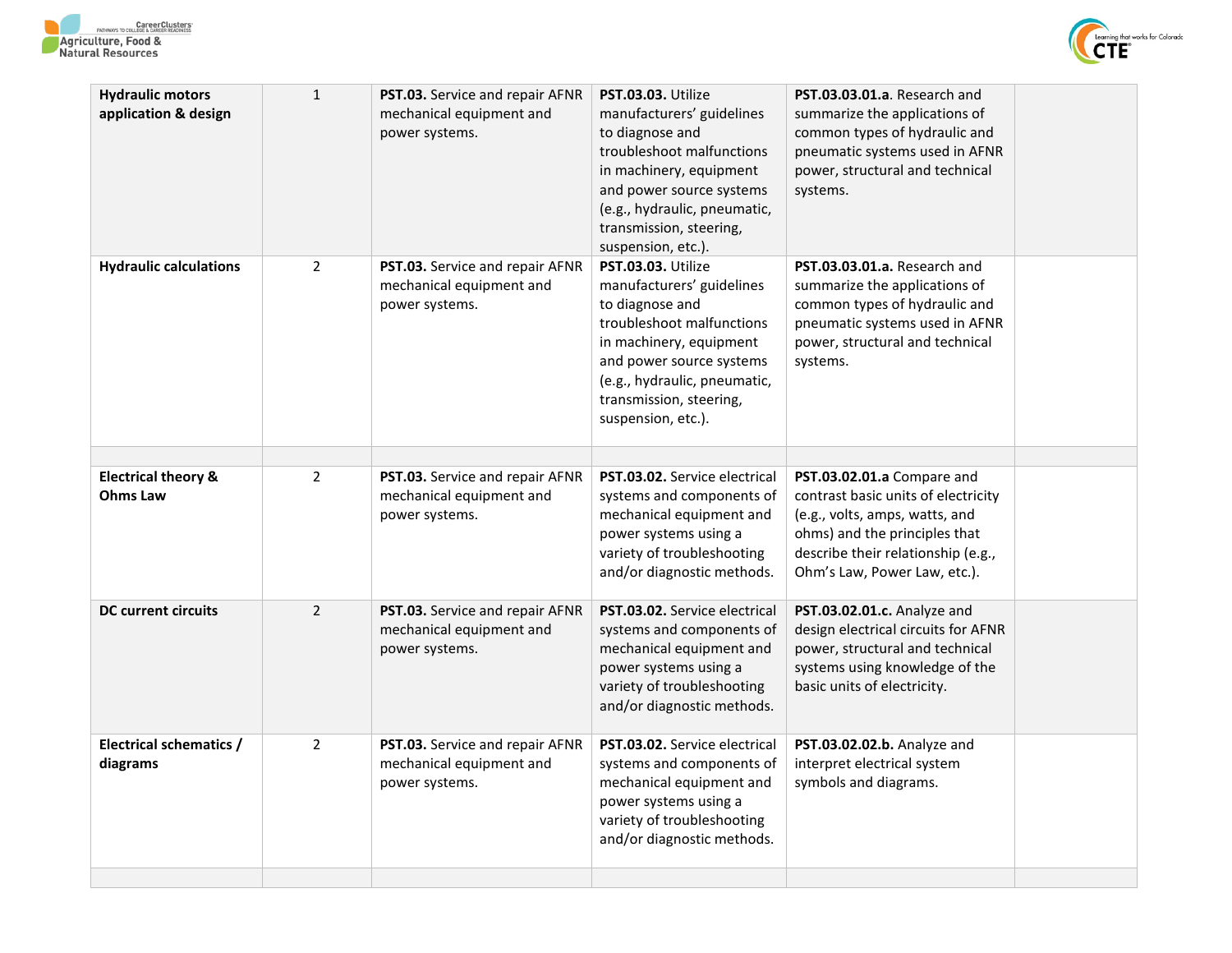



| <b>Electrical motor power</b> | 3              | PST.03. Service and repair AFNR | PST.03.02. Performance               | PST.03.02.02.a. Compare and        |  |
|-------------------------------|----------------|---------------------------------|--------------------------------------|------------------------------------|--|
| systems                       |                | mechanical equipment and        | <b>Indicator:</b> Service electrical | contrast the characteristics of    |  |
|                               |                | power systems.                  | systems and components of            | electronic components used in      |  |
|                               |                |                                 | mechanical equipment and             | AFNR power, structural and         |  |
|                               |                |                                 | power systems using a                | technical systems (e.g., battery,  |  |
|                               |                |                                 | variety of troubleshooting           | resistor, diode, transistor,       |  |
|                               |                |                                 | and/or diagnostic methods.           | capacitor, etc.).                  |  |
|                               |                |                                 |                                      |                                    |  |
| <b>Electrical components</b>  | $\overline{2}$ | PST.03. Service and repair AFNR | <b>PST.03.02.</b> Service electrical | PST.03.02.02.a. Compare and        |  |
|                               |                | mechanical equipment and        | systems and components of            | contrast the characteristics of    |  |
|                               |                | power systems.                  | mechanical equipment and             | electronic components used in      |  |
|                               |                |                                 | power systems using a                | AFNR power, structural and         |  |
|                               |                |                                 | variety of troubleshooting           | technical systems (e.g., battery,  |  |
|                               |                |                                 | and/or diagnostic methods.           | resistor, diode, transistor,       |  |
|                               |                |                                 |                                      | capacitor, etc.).                  |  |
|                               |                |                                 |                                      |                                    |  |
|                               | $\overline{2}$ | PST.03. Service and repair AFNR | PST.03.03. Utilize                   | PST.03.03.01.a. Research and       |  |
| Air compressors               |                | mechanical equipment and        | manufacturers' guidelines            | summarize the applications of      |  |
| <b>Pneumatic theory of</b>    |                | power systems.                  | to diagnose and                      | common types of hydraulic and      |  |
| operation                     |                |                                 | troubleshoot malfunctions            | pneumatic systems used in AFNR     |  |
|                               |                |                                 | in machinery, equipment              | power, structural and technical    |  |
|                               |                |                                 | and power source systems             | systems.                           |  |
|                               |                |                                 | (e.g., hydraulic, pneumatic,         |                                    |  |
|                               |                |                                 | transmission, steering,              |                                    |  |
|                               |                |                                 | suspension, etc.).                   |                                    |  |
| AC circuits 120 & high        | $\overline{2}$ | PST.04. Plan, build and         | PST.04.04. Performance               | PST.04.04.02.a. Distinguish        |  |
| voltage                       |                | maintain AFNR structures.       | <b>Indicator:</b> Apply electrical   | electrical circuits and the        |  |
|                               |                |                                 | wiring principles in AFNR            | components of each.                |  |
|                               |                |                                 | structures.                          |                                    |  |
|                               |                |                                 |                                      |                                    |  |
| AC & DC low voltage           | 3              | PST.04. Plan, build and         | PST.04.04. Performance               | PST.04.04.01.c. Install and/or     |  |
| control systems               |                | maintain AFNR structures.       | <b>Indicator:</b> Apply electrical   | repair fixtures following          |  |
|                               |                |                                 | wiring principles in AFNR            | appropriate codes and              |  |
|                               |                |                                 | structures.                          | standards.                         |  |
|                               |                |                                 |                                      |                                    |  |
|                               |                |                                 | PST.05.02. Performance               | <b>PST.05.02.01.a.</b> Examine and |  |
|                               |                |                                 | Indicator: Prepare and/or            | categorize electrical control      |  |
|                               |                |                                 | use electrical drawings to           | system components used in          |  |
|                               |                |                                 | design, install and                  | AFNR systems (e.g., transistors,   |  |
|                               |                |                                 | troubleshoot electronic              | relays, HVAC, logic controllers,   |  |
|                               |                |                                 |                                      | etc.).                             |  |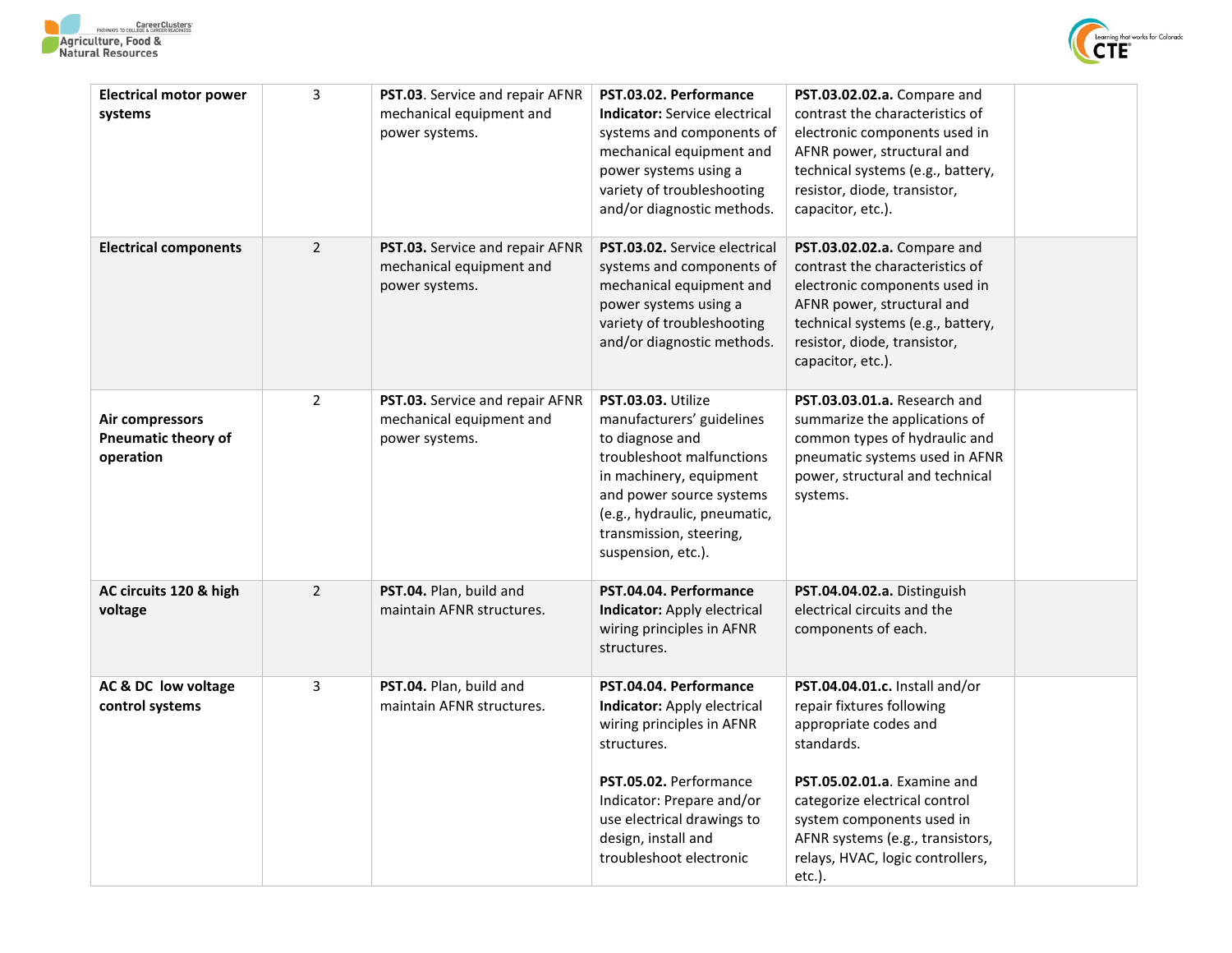

|                                  |                |                                                                                                                                                                                         | control systems in AFNR<br>settings.                                                                                                                                                                                                                                                                                                                                                                                      | PST.05.02.01.b. Analyze<br>schematic drawings for electrical<br>control systems used in AFNR<br>systems.<br>PST.05.02.02.a. Differentiate<br>between the purpose of<br>electrical sensors and controls<br>used in AFNR power, structural<br>and technical systems.<br>PST.05.02.02.b. Interpret<br>maintenance schedules for<br>electrical control systems used in<br>AFNR power, structural and<br>technical systems.                                                                                                                                                                                       |  |
|----------------------------------|----------------|-----------------------------------------------------------------------------------------------------------------------------------------------------------------------------------------|---------------------------------------------------------------------------------------------------------------------------------------------------------------------------------------------------------------------------------------------------------------------------------------------------------------------------------------------------------------------------------------------------------------------------|--------------------------------------------------------------------------------------------------------------------------------------------------------------------------------------------------------------------------------------------------------------------------------------------------------------------------------------------------------------------------------------------------------------------------------------------------------------------------------------------------------------------------------------------------------------------------------------------------------------|--|
| <b>Sensing devices &amp; PLC</b> | $\overline{2}$ | PST.04. Plan, build and<br>maintain AFNR structures.<br>PST.05. Use control,<br>monitoring, geospatial and<br>other technologies in AFNR<br>power, structural and technical<br>systems. | PST.04.04. Performance<br>Indicator: Apply electrical<br>wiring principles in AFNR<br>structures.<br>PST.05.01. Apply computer<br>and other technologies<br>(e.g., robotics, CNC, UAS,<br>etc.) to solve problems and<br>increase the efficiency of<br>AFNR systems.<br>PST.05.02. Prepare and/or<br>use electrical drawings to<br>design, install and<br>troubleshoot electronic<br>control systems in AFNR<br>settings. | PST.04.04.01.c. Install and/or<br>repair fixtures following<br>appropriate codes and<br>standards.<br>PST.05.01.01.a. Research and<br>categorize computer<br>technologies used to solve<br>problems and increase efficiency<br>in AFNR systems.<br>PST.05.02.01.a. Examine and<br>categorize electrical control<br>system components used in<br>AFNR systems (e.g., transistors,<br>relays, HVAC, logic controllers,<br>$etc.$ ).<br>PST.05.02.01.b. Analyze<br>schematic drawings for electrical<br>control systems used in AFNR<br>systems.<br>PST.05.02.03.a. Research and<br>summarize the importance of |  |